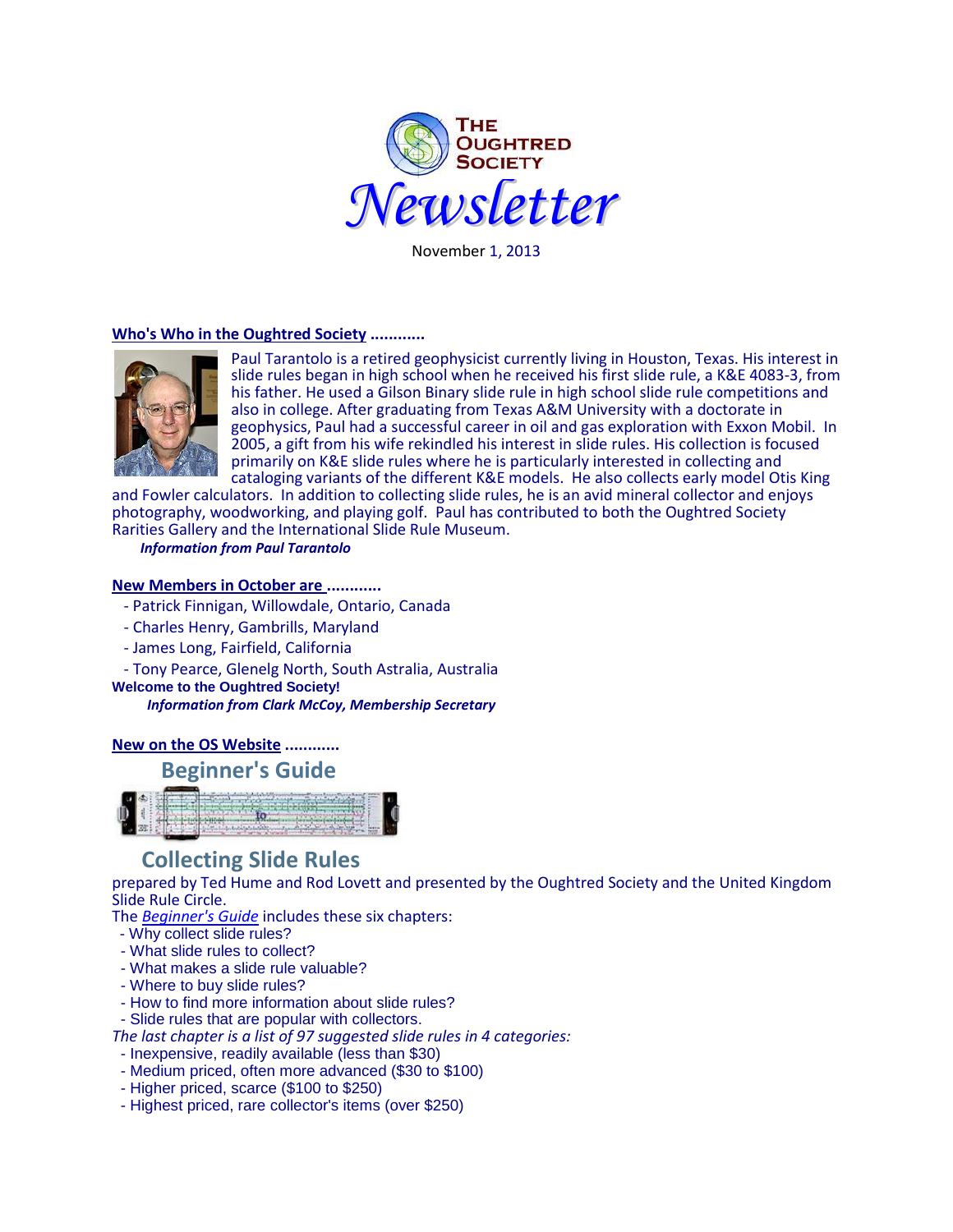Thumbnail images appear in 4 columns per the 4 categories above and are clickable to view a large image with description of the rule.

*We hope you enjoy this new feature of the Oughtred Society and UKSRC websites.*

## **Winter Meeting March 1, 2014 in Las Vegas ............**



We are ahead of schedule, with many registrations already in, and many others coming shortly.

 *[Please add your registration now.](http://www.oughtred.org/WinterMeeting_2014.shtml)*

Features of the meeting are:

• Prof. Dr. Bernard Zygelman of the University of Nevada-Las Vegas, presenting a talk on John Napier (2014 is the 400th anniversary year of his discovery of logarithms).

• Joe Pasquale, Professor of Computer Science, University of California,

San Diego, presenting his popular slide rule seminar.

- Richard Smith Hughes presenting specialty slide rules and what they can do.
- Peter Holland of Germany presenting a report on IM2013 and plans for IM2014.
- Mike Konshak's extensive library exhibits of slide rules, abaci, calculators, and more.

• We have invited professors and students from eight departments of University of Nevada-Las Vegas to drop in as our guests at the meeting.

- Many opportunities to visit with friends:
	- Optional Friday and Saturday evening Group Dinner.
	- Optional Sunday morning Group Breakfast.
- Optional Group Activity Sunday for those who are staying over.
- Our usual exciting auction, a source for bargains as well as rare items.
- The outstanding venue of the Atomic Testing Museum.

 *Combine a pleasure or vacation trip with a great slide rule meeting!*  **[Register HERE.](http://www.oughtred.org/WinterMeeting_2014.shtml)**

*Information from Dick Rose, Meeting Chairman*

#### **Message from Journal (JOS) editor ............**



In addition to the existing Guidelines for Authors, the OS website now includes Word templates for JOS articles. The templates contain most JOS formatting items and make it easier for authors to prepare articles. We encourage occasional authors, as well as new authors, to join our 'regular' authors more often in preparing articles for publication.

#### **Northeast local Oughtred Society meeting ...........**



At Ed Chamberlain's farm October 19 at Hanover, NH was a success, with ten collectors attending. Displays were impressive, as was Ed's 200 year old house, and quite a few slide rules changed hands. At left are some of Ed's long scale rules. The intellectual feast of the day occured at Harold Frost's house nearby, where part of his fantastic planimeter collection was on display.

*Meeting information from Ed Chamberlain*